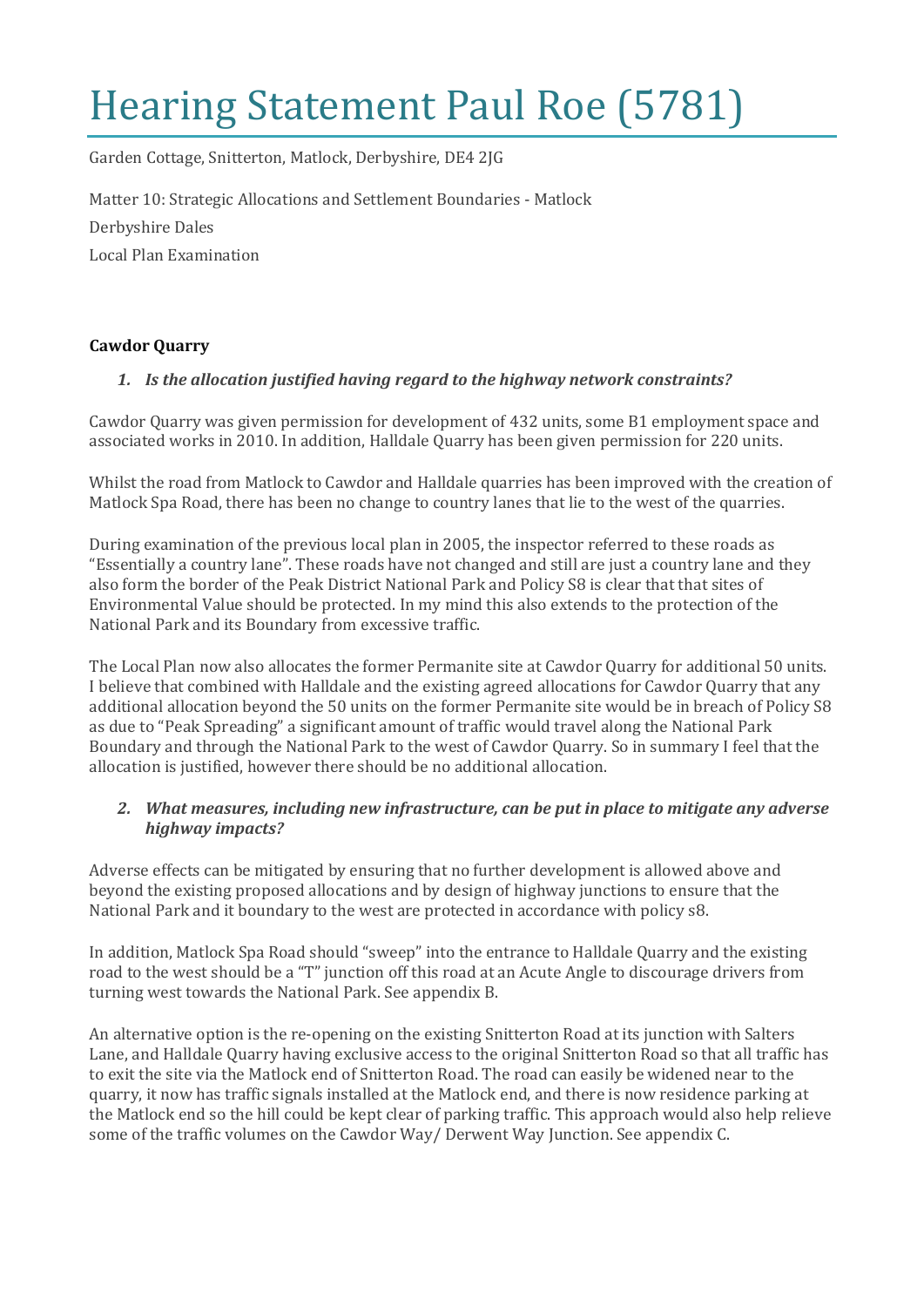Another option would be to open up the original Snitterton Road at it junction with Salters Lane, then make this section of Snitterton Road have exclusive access to Halldale Quarry. And make the Road to the Hamlet of Snitterton a "T" off this road.

This proposal has a number of advantages,

- a) Traffic from Cawdor Quarry will not be able to exit to the west and will have to travel into Matlock and onto the new relief road.
- b) The top of Matlock Spa Road could be used for additional development.
- c) The traffic through the Peak Park (from the west of Cawdor Quarry) will be reduced as it increased significantly when Matlock Spa Road was opened and Sainsbury was built.
- d) The traffic from Halldale and Cawdor will be split across 2 junctions at Matlock and should reduce the traffic on the Derwent way junctions.

The original Snitterton Road used to be a problem with residence parking on the hill at the Matlock end, however this has been improved with the building of a residence car park. In addition, the actual junction has also had traffic lights installed to regulate the flow of traffic.

One final option that could be considered is a one-way system within Cawdor Quarry, so that traffic exits the site at from the road nearest to Matlock, as traffic enters the site from the road furthest away from Matlock.

*3. How can the accessibility of the site from the town be improved?*

By careful redesign of the junction at the bottom of Matlock Spa road, so that it is not a "T" junction off Cawdor Way, and making the access to Sainsbury a "T" junction off Mattock Spa Road. This will give Matlock Spa road users priority over Sainsbury customers and should remove the desire for residents to travel west towards the and through the National Park. See appendix A.

*4. Is the site deliverable in the timescales envisaged by the SHELAA having regard to constraints, infrastructure and viability?*

There is no reason why the site cannot be delivered, the initial infrastructure works and existing Sainsbury development within the quarry were completed many years ago in a relative short length of time. The current owners of Cawdor Quarry seem to be delaying for no other reason other than to maximise profits.

*5. In particular, what are the implications for deliverability of contamination, quarry faces, stability and the mineral resource?*

Reports from various previous applications for the development of Cawdor Quarry as far back as 1999 have found no contamination above and beyond what you would expect from a disused quarry. The main issue is lack of soil. In fact, the Scott Wilson Kilpatrick report of 1999 identified that most of the waste within Cawdor Quarry was lime stone of granular nature that could be screened and processed and be used as infill for the development and would save the developers having to bring more material onto the site.

A solution for the Quarry faces already exists and has been used at the Sainsbury development.

*6. Should the size and scope of the allocation be increased ensure that the site comes forward?*

It is not possible to increase the size and scope of the development, without increasing the density of the development. This is due to the fact that the river lies mainly to the North, Matlock to the East, Halldale Quarry to the south and the National Park to the west. There is also a requirement to retain a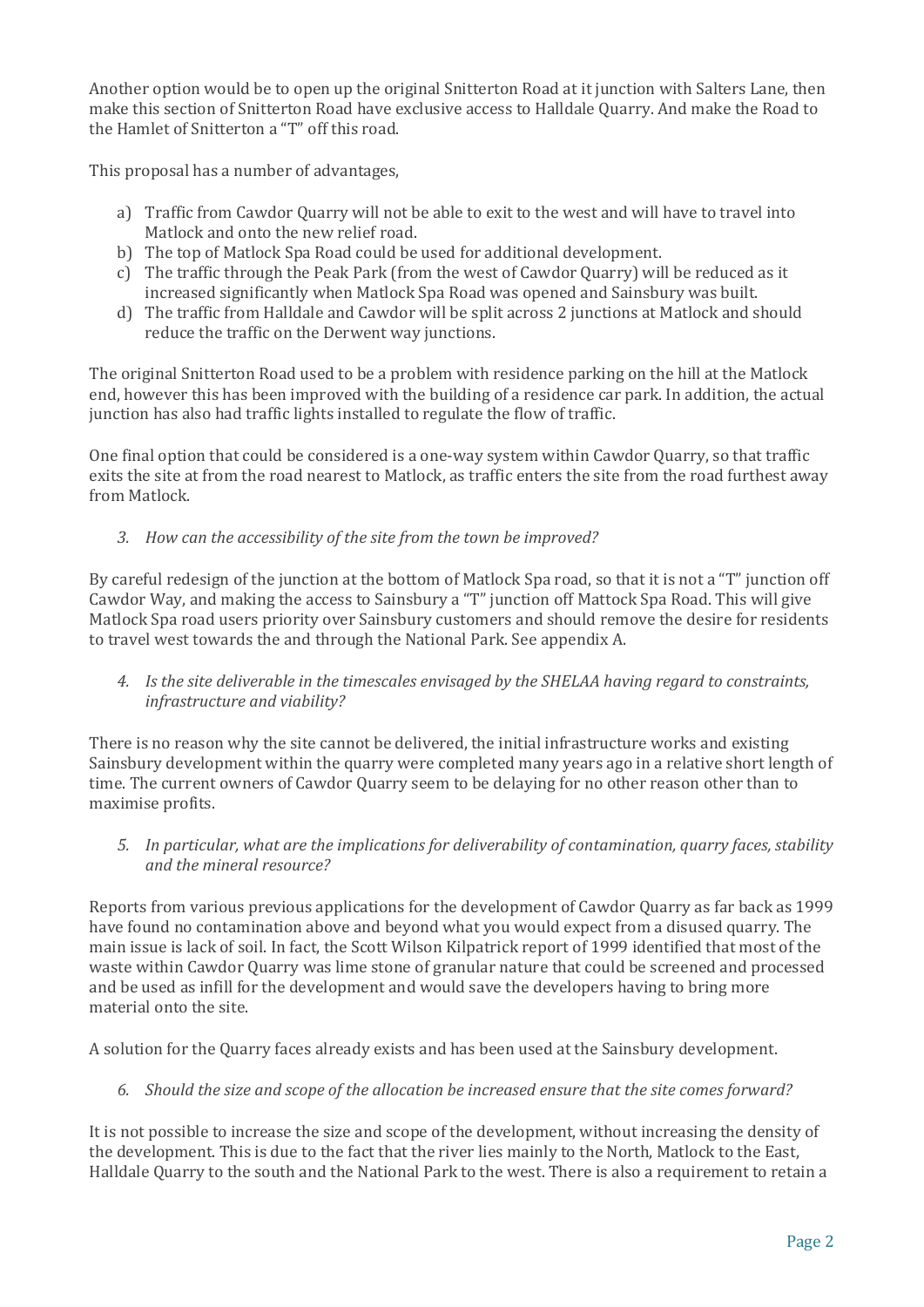"buffer" between the development and the national park to the west. The only other available option would be to build ln the flood plain to the north.

The Land to the west that forms part of the "buffer zone" was considered for inclusion in the Local Plan but was rejected and received one the worst ratting for inclusion in the plan.

There has been significant consultation and the following parties have stated that the development should not extend to the fields in the west.

Derby and Derbyshire, Development Control Archeologist

Historic England

South Darley Parish Council

Matlock Town Council

Peak District National Park

CPRE

Matlock Civic Association

The delay on the site "coming forward" appears to be of the developers own making, and hence additional allocation is unlikely to alter the speed at which the development takes place.

In addition, the existing land owner has already been allowed to increase the scope with the addition of the Lime Stone Croft development and the development at the top of Matlock Spa Road that the land owner has decided not to proceed with. However if the road layout that I propose in Appendix D was adopted there would be additional room for the developer to build more houses at the top of Matlock Spa Road.

#### *7. Is the settlement boundary for Matlock justified?*

The existing settlement boundary can only realistically be extended in the North and East, as Matlock Bath limits extension so the south and the Buffer Zone with the National Park Limits extension to the West.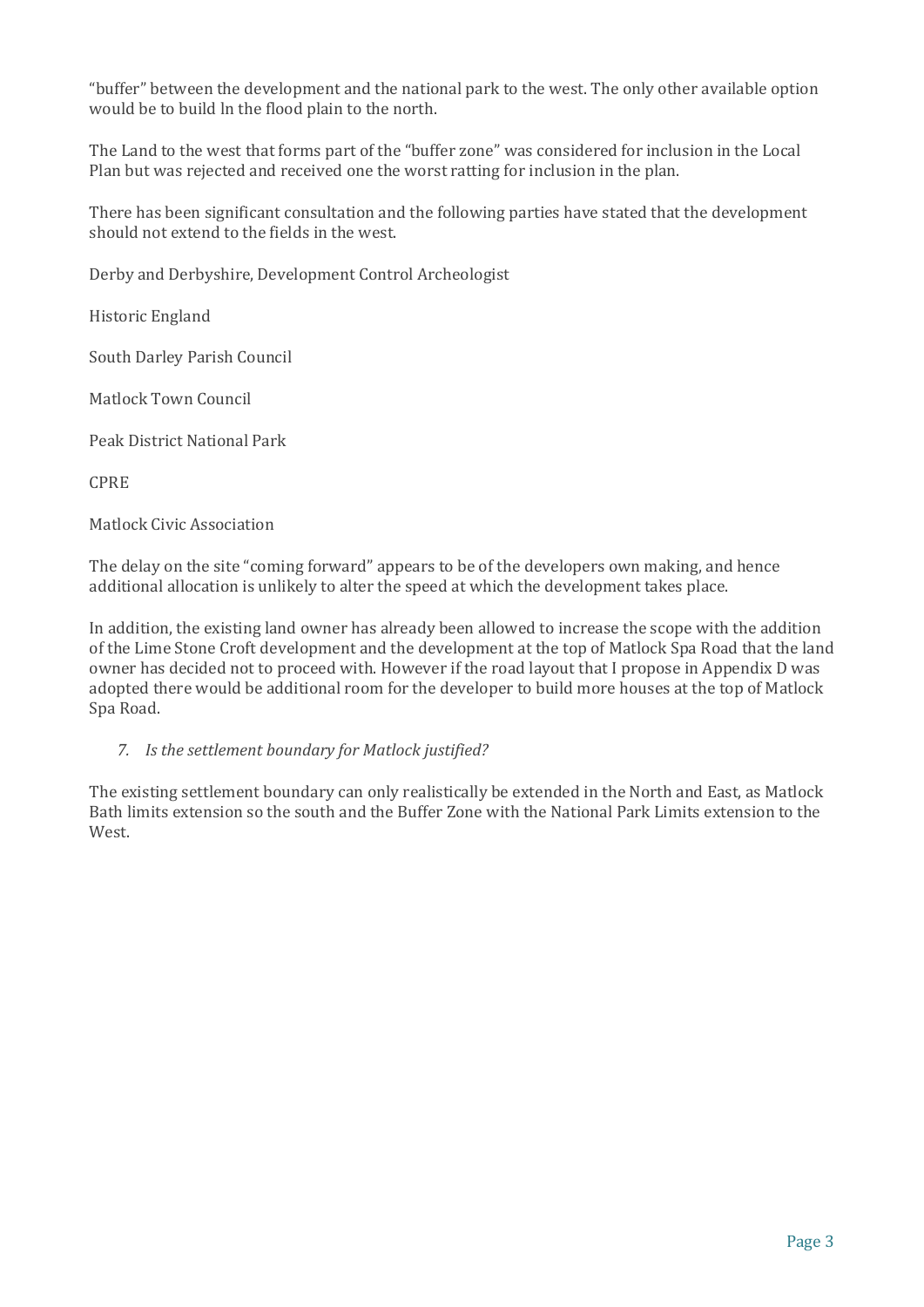## Appendix A



Proposed junction improvements at east end of Matlock Spa Road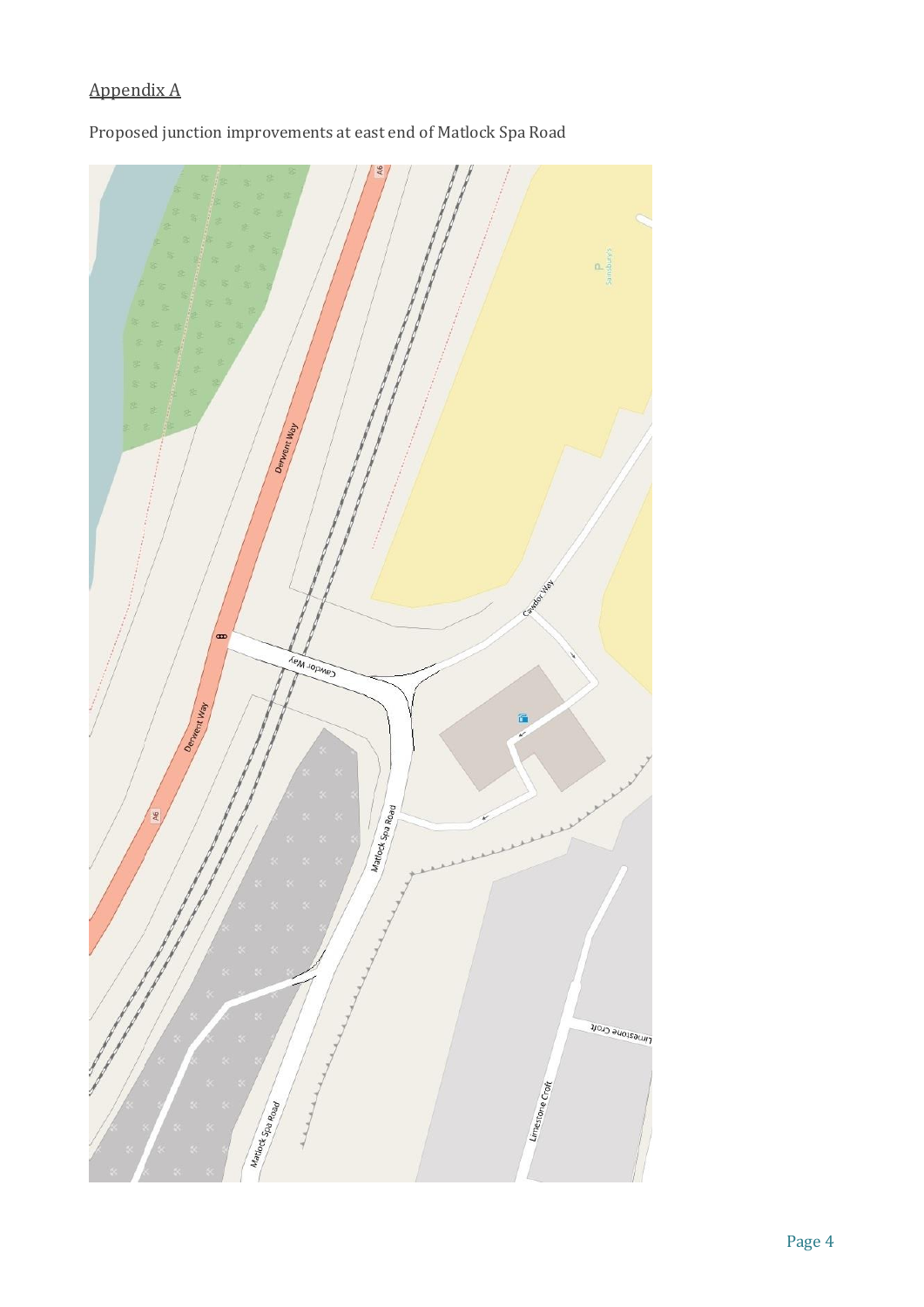## Appendix B

## Proposed junction improvements for Halldale Quarry Access

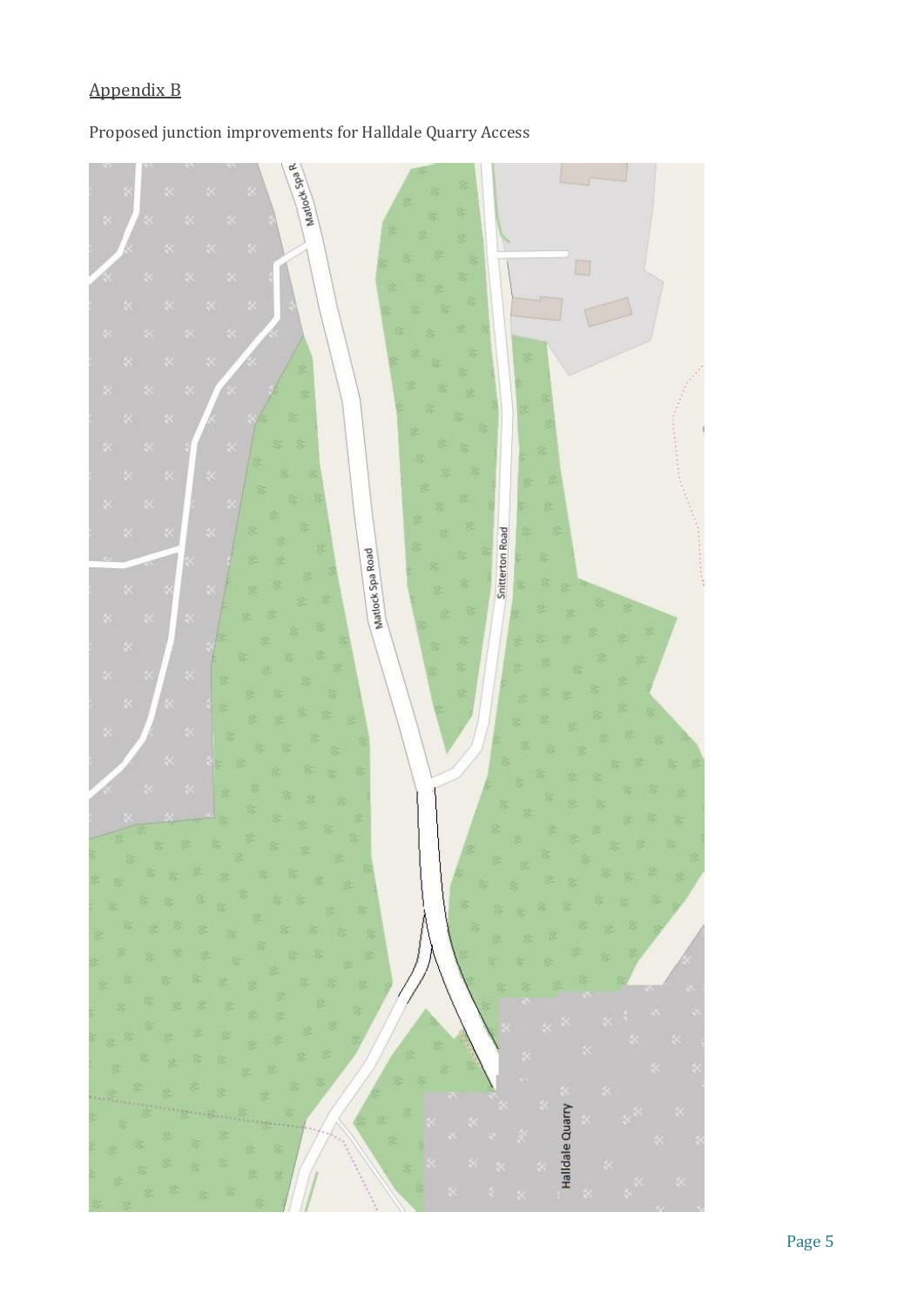## Appendix C

## Proposed junction improvements for Halldale Quarry Access